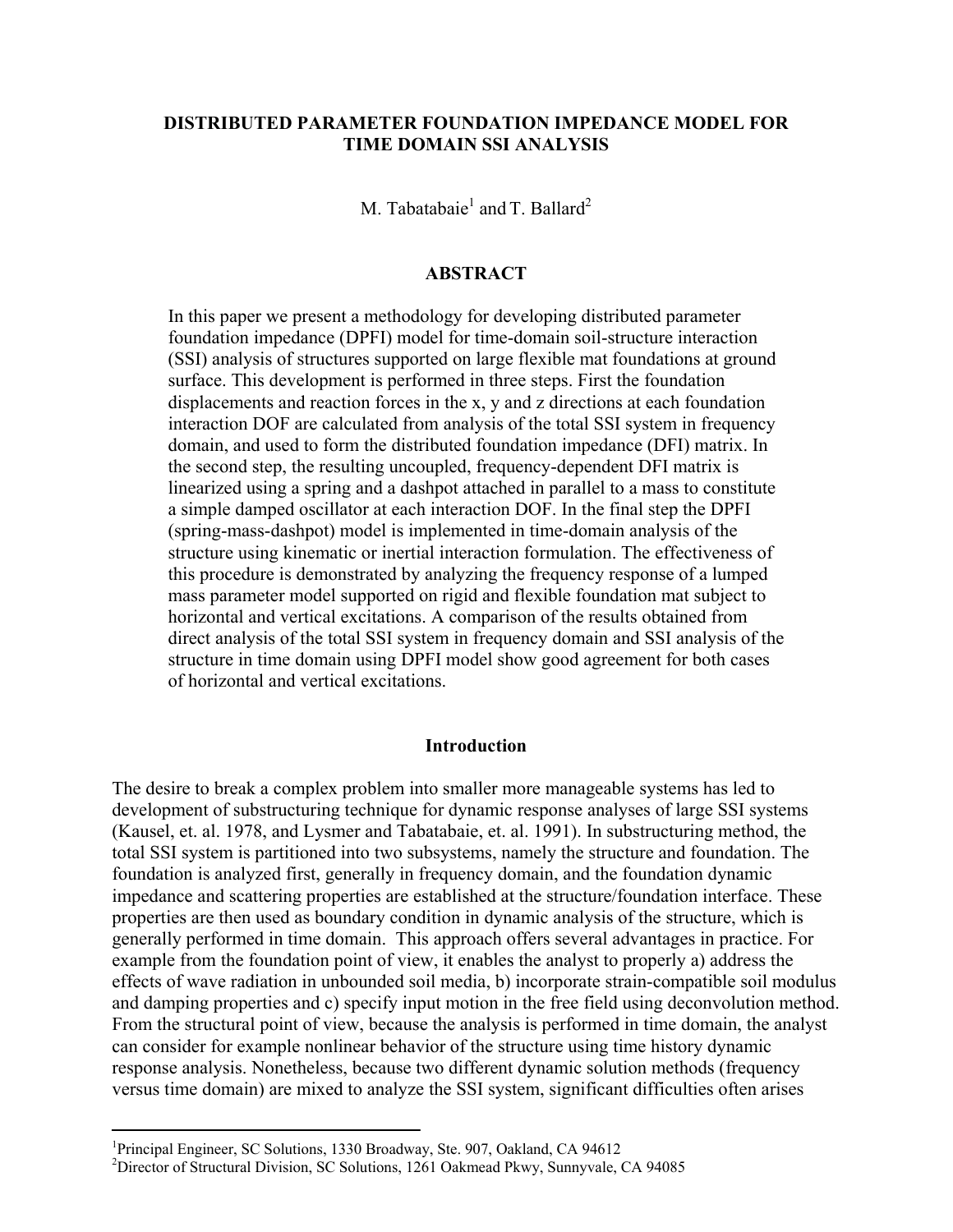when complex frequency-dependent impedance and scattering properties derived from analysis of the foundation in frequency domain are to be incorporated as boundary condition in time domain analyses of the structure (so called "handshake").

 For structures supported on rigid mats, the foundation impedance and scattering properties are greatly simplified, i.e. the impedance matrix is reduced to a 6x6 matrix and the scattering problem becomes the free field problem. This class of problems has been extensively studied by other researchers (Wolf 1991, 1994, 1997; and De Barros and Luco 1990 among others) and methods using lumped parameter foundation impedance (also referred to as constant spring-mass-dashpot) models have been devised to address the frequency/time-domain handshake. For flexible mats, development of foundation dynamic impedance is more complex than that of rigid mats. This is mainly due to the fact that the response of a flexible mat cannot be fully described by three translations and three rotations at the center of mat. When the structure is connected to the flexible mat, each point on the mat moves differently, and it is not possible to develop one lumped parameter model to represent the entire soil-flexible mat foundation system for each mode of vibration. A relatively large dynamic impedance matrix incorporating many nodes on the mat is required to accurately capture the flexible behaviour of the mat.

In the following we present a methodology for developing distributed foundation impedance (DFI) model for a flexible mat foundation supported at the ground surface. It provides for two horizontal (x and y) and a vertical (z) component at each foundation interaction DOF similar to soil springs attached to the bottom of the mat. Rotational components are not defined in this case and the rotational behaviour of the mat is governed by the vertical impedance. The DFI is then linearized to develop distributed parameter foundation impedance (DPFI) model for implementation in time domain analyses. In this case, the scattering problem need not be solved as it reduces to the free field problem.

## **Distributed Foundation Impedance Formulation**

The general linear dynamic equation of motion for a structure supported on a flexible mat at ground surface and subject to a seismic and/or dynamic input (see Fig. 1) may be written in frequency domain as follows.

$$
(-\omega^2 \underline{M} + i \omega \underline{C} + \underline{K}) \cdot \underline{U} = \underline{Q}
$$
 (1)

Where M, C and K are the total mass, damping and stiffness matrices, respectively, Q is the vector of external forces,  $\underline{U}$  is the total displacement response vector,  $\omega$  is circular frequency and i=√-1. For brevity in all later discussions all underscores for matrix or vector representation are dropped and the complex coefficient matrix in Eq. 1 is replaced by  $K = (-\omega^2 \underline{M} + i \omega \underline{C} + \underline{K})$ .

The total SSI system shown in Fig. 1 may be partitioned into two substructures, namely the "foundation" and "structure", as shown in Fig.  $1(a)$  and  $1(b)$ , respectively. The structure consists of the structure plus flexible mat and the foundation consists of soil media. The interaction between the two substructures occurs at three translational DOFs of all mat nodes connected to the ground. For the above substructuring, the equation of motion for the structure and foundation may be written as shown in Eq. 2 and 3, respectively.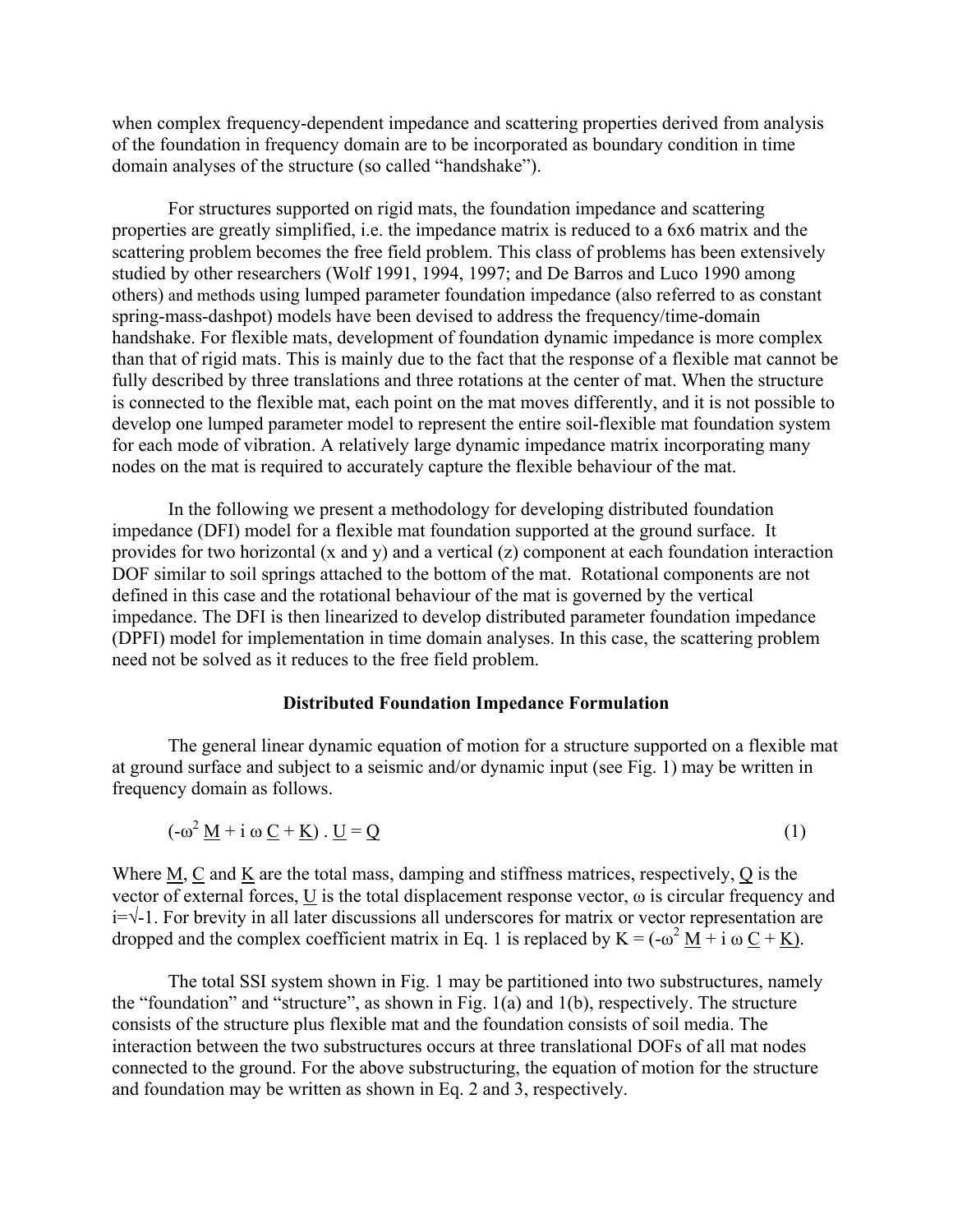

Total System (a) Foundation

Figure 1. SSI substructuring method

$$
\begin{bmatrix}\nK_{ss} & K_{sb} \\
K_{bs} & K_{bb}\n\end{bmatrix}\n\begin{bmatrix}\nU_s \\
U_b\n\end{bmatrix} =\n\begin{bmatrix}\nQ_s \\
Q_b\n\end{bmatrix}
$$
\n(2)\n
$$
\begin{bmatrix}\nK_{ff} & K_{fg} \\
K_{gf} & K_{gg}\n\end{bmatrix}\n\begin{bmatrix}\nU_f \\
U_g\n\end{bmatrix} =\n\begin{bmatrix}\nQ_f \\
Q_g\n\end{bmatrix}
$$
\n(3)

Where "s", "b", "f" and "g" denote the structure, mat, interaction and ground DOFs, respectively. U and Q are the total displacement and boundary forces, respectively.

When the structure is non-existent (i.e.  $Q_f = 0$ ), Eq. 3 reduces to that of the free field problem, as shown in Eq. 4.

$$
\begin{pmatrix}\nK_{\rm ff} & K_{\rm fg} \\
K_{\rm gf} & K_{\rm gg}\n\end{pmatrix}\n\begin{pmatrix}\nU^*_{\rm f} \\
U^*_{\rm g}\n\end{pmatrix} =\n\begin{pmatrix}\n0 \\
Q_{\rm g}\n\end{pmatrix}
$$
\n(4)

Where  $U^*$  is now the free field ground motions. Subtracting Eq. 4 from Eq. 3 results in Eq. 5,

$$
\begin{bmatrix}\nK_{\rm ff} & K_{\rm fg} \\
K_{\rm gf} & K_{\rm gg}\n\end{bmatrix}\n\begin{Bmatrix}\nU_{\rm f} - U_{\rm f}^* \\
U_{\rm g} - U_{\rm g}^*\n\end{Bmatrix} =\n\begin{Bmatrix}\nQ_{\rm f} \\
0\n\end{Bmatrix}
$$
\n(5)

Condensing  $U_g-U^*$  from Eq. 4 results in Eq. 6.

$$
X_f R_f = Q_f \tag{6}
$$

Where  $R_f = U_f - U_f^*$  represents the interaction displacements,  $Q_f$  is the vector of soil reaction forces and  $X_f$  is the subgrade dynamic impedance.  $X_f$  is a full and complex matrix.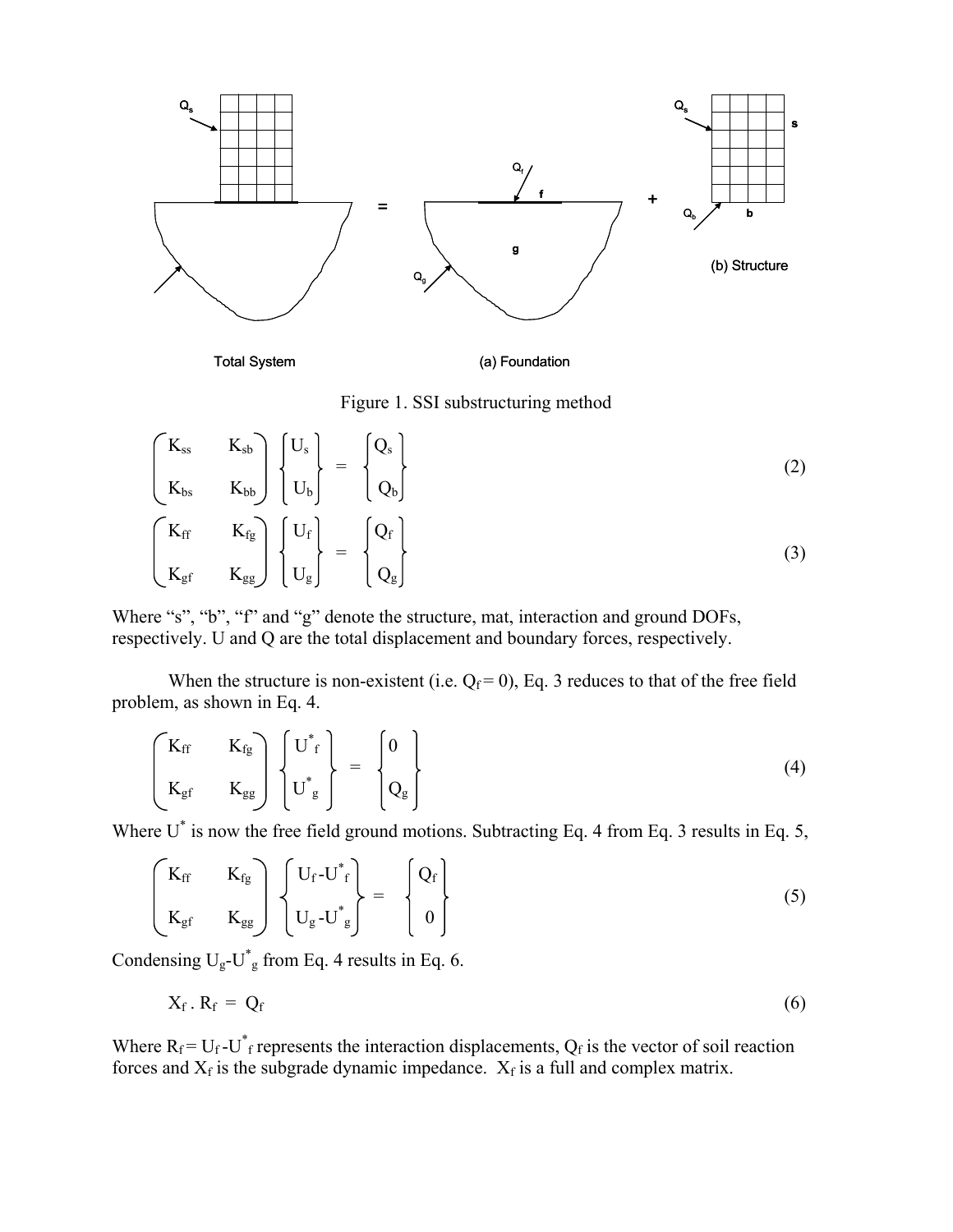Imposing the boundary conditions between the two substructures ( $U_b=U_f$  and  $Q_b+Q_f=0$ ) and Substituting  $Q_f$  from Eq. 5 into Eq. 4 and rearranging the terms results in Eq. 7.

$$
\begin{pmatrix} K_{ss} & K_{sb} \\ K_{bs} & K_{bb}+X_f \end{pmatrix} \begin{Bmatrix} U_s \\ U_b \end{Bmatrix} = \begin{Bmatrix} 0 \\ X_f. U^*_{f} \end{Bmatrix}
$$
 (7)

Equation 7 represents the general response of the total SSI system shown in Fig. 1. To solve Eq. 7 for the structure, the subgrade dynamic impedance  $(X_f)$  and free field ground motions  $(U^*_{f})$  at all soil-mat interaction DOFs are needed.

Assuming that the foundation reaction forces,  $Q_f$ , and interaction displacements,  $R_f$ , are known, Eq. 6 may be rearranged, as follows:

$$
X_f \cdot R_f = Q_f = [q_j/r_j]_f \cdot R_f = D_f \cdot R_f \tag{8}
$$

Where  $D_f = [q_i/r_i]_f$  is a diagonal matrix representing the complex stiffness of foundation interaction DOFs; and  $q_i$  and  $r_i$  are the soil reaction force and displacement at interaction DOF j.

Substituting  $D_f$  for  $X_f$  from Eq. 8 into Eq. 7, we obtain:

$$
\begin{bmatrix}\nK_{ss} & K_{sb} \\
K_{bs} & K_{bb}+D_f\n\end{bmatrix}\n\begin{bmatrix}\nU_s \\
U_b\n\end{bmatrix} = \n\begin{bmatrix}\n0 \\
D_f \cdot U_f^*\n\end{bmatrix}
$$
\n(9)

As can be seen above, Eq. 9 is the same as Eq. 7 except that the full subgrade impedance matrix has now been replaced by a diagonal foundation impedance matrix consisting of uncoupled springs. Equation 9 offers an advantage over Eq. 7 in that  $D_f$  does not contain any off-diagonal terms, i.e. it can be used to develop equivalent foundation springs for time domain analysis. It should be noted that Eq. 9 will provide exact solution to the SSI problem, as shown in Fig. 1, only if the soil reaction forces,  $Q_f$ , and interaction displacements,  $R_f$ , are known. Because  $Q_f$  and R<sub>f</sub> depend on the foundation configuration and dynamic loading,  $D_f$  is referred to as "distributed foundation impedance (DFI)".

The DFI is calculated by first solving the total SSI system in frequency domain to obtain  $Q_f = \{q_i\}_f$  and  $R_f = \{r_i\}_f$  at each interaction DOF j and then substituting them in Eq. 8 to calculate  $D_f$ .

# **Distributed Parameter Foundation Impedance Formulation**

In general, the DFI matrix,  $D_f$ , is complex and frequency dependent. Each element of DFI,  $d_i$ , constitutes a complex frequency-dependent function representing dynamic impedance at an interaction DOF. In addition, it can be shown that the real part of the dynamic impedance is associated with foundation stiffness while the imaginary part represents foundation damping.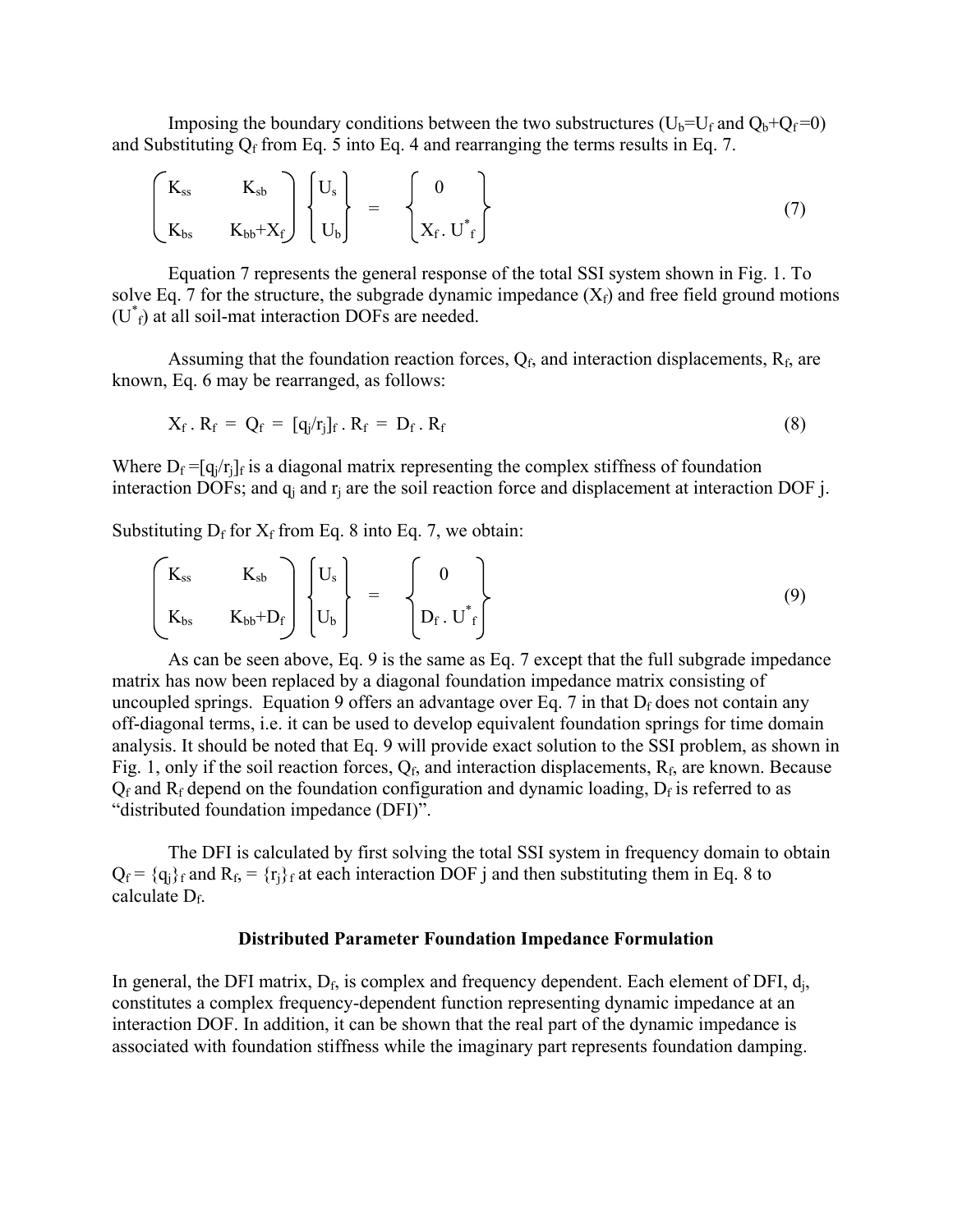Because frequency-dependent foundation stiffness and damping parameters can not be directly used in time domain analyses, they must be linearized using single (or multiple) damped oscillator system having constant spring  $(k<sub>i</sub>)$ , dashpot  $(c<sub>i</sub>)$  and mass  $(m<sub>i</sub>)$  properties. The resulting system is referred to as "distributed parameter foundation impedance (DPFI)" model.

In this paper we will only present results of linearization using single damped oscillator system, as shown in Fig. 2. The complex stiffness of a single damped oscillator with constant parameters  $(k_i-c_i-m_i)$  subject to a dynamic force is illustrated in Fig. 2 and presented in Eq. 12.

$$
K_j(\omega) = -\omega^2. m_j + i \omega c_j + k_j \tag{12}
$$



Figure 2. Representation of foundation impedance with single damped oscillator

By representing foundation impedance as a single damped oscillator, we can write:

Real (d<sub>j</sub>) = Real (K<sub>j</sub>) = k<sub>j</sub> - 
$$
\omega^2
$$
. m<sub>j</sub> (13)  
Imag (d<sub>i</sub>) = Imag(K<sub>i</sub>) =  $\omega$  c<sub>i</sub> (14)

Equations 13 and 14 form the basis for estimating the single oscillator properties to represent frequency response behaviour of the foundation stiffness and damping. This is done by first setting  $k_i$  to the static stiffness, i.e.  $k_i=Real[d_i(\omega=0)]$ , and then calculating  $m_i$  and  $c_i$  based on least square method of minimizing error over the frequency range of interest. The resulting mass component of the oscillator,  $m_i$  is, often, referred to as "virtual foundation mass".

The use of single oscillator model to represent impedance functions, in general, is adequate for dynamic systems whose frequency response of interest is dominated by a single mode. For higher order impedance functions, often a system of 3 to 5 oscillators in parallel or series are required to adequately fit the frequency function. Multiple oscillator systems are, in general, more complex and may require specialized optimization methods to derive their properties.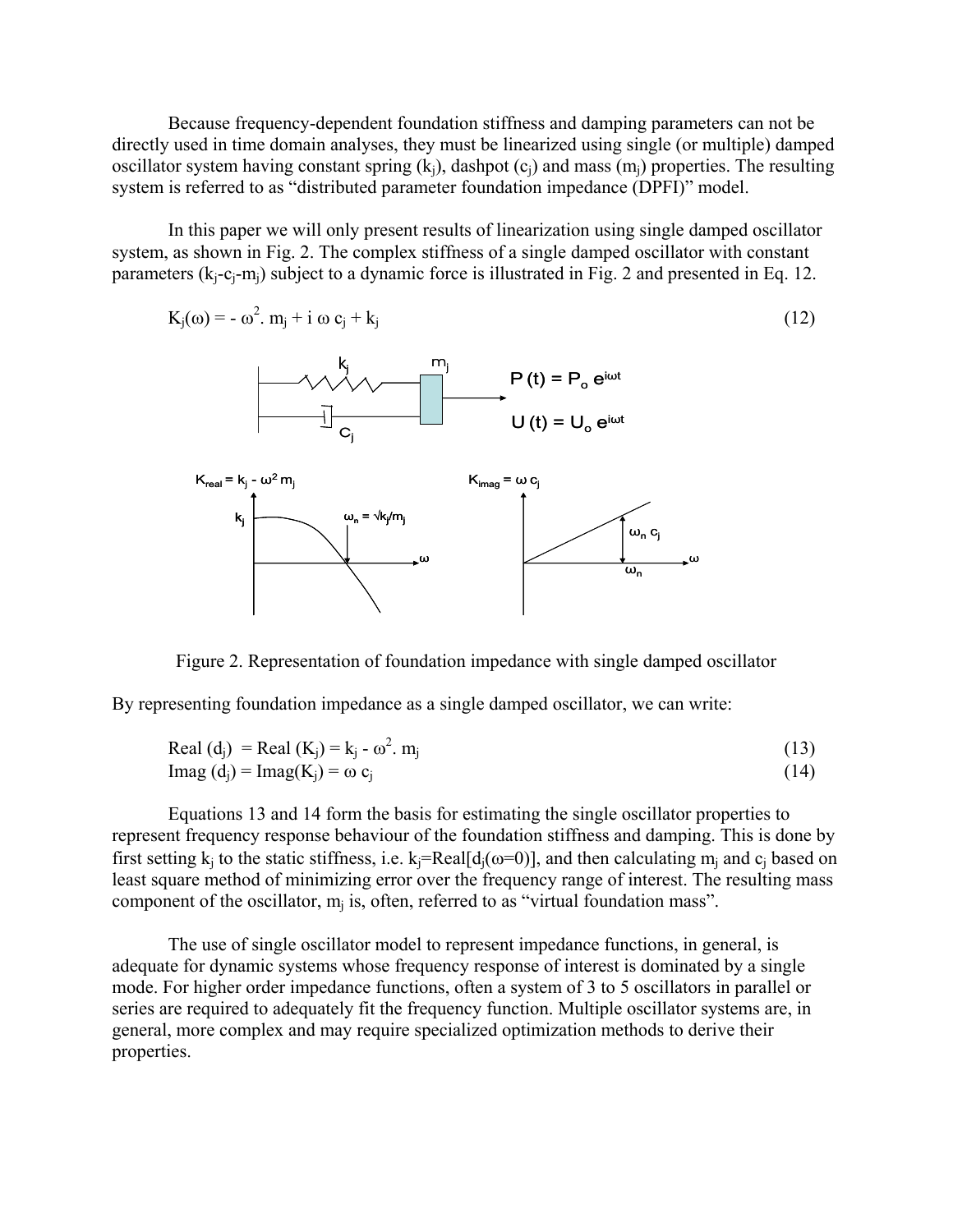#### **Implementation of DPFI Model in Time Domain SSI Analysis**

DPFI model may be implemented in time domain SSI analysis using either kinematic or inertial formulation. In kinematic formulation, the oscillators are placed between the structure and ground interaction DOFs, and the input displacement time histories are imposed at all ground DOF, as shown in Fig. 3 and Eq. 15. It is noted that in the kinematic formulation, the virtual foundation mass,  $m_{g}$ , should be included in the coefficient matrix with negative off-diagonal terms and not simply as lumped masses. By condensing the last equation out of Eq. 15, the inertial formulation of the equation of motion is obtained, as illustrated in Fig. 3 and Eq. 16. In the inertial formulation, the ground interaction DOFs are fixed and the input motion is applied as external forces,  $F<sub>b</sub>(t)$  to the structure at all interaction DOFs, as shown in Eq. 16. As seen from Eq. 16, inertial formulation eliminates the need for using negative off-diagonal foundation mass in the coefficient matrix.

$$
\begin{pmatrix}\nM_s & 0 & 0 \\
0 & M_b + m_g - m_g \\
0 & -m_g - m_g\n\end{pmatrix}\n\begin{pmatrix}\nU_s''(t) \\
U_b''(t)\n\end{pmatrix} +\n\begin{pmatrix}\nC_{ss} & -C_{sb} & 0 \\
-C_{bs} & C_{bb} + c_g - c_g \\
0 & -c_g - c_g\n\end{pmatrix}\n\begin{pmatrix}\nU_s'(t) \\
U_b'(t)\n\end{pmatrix} +\n\begin{pmatrix}\nK_{ss} & -K_{sb} & 0 \\
-K_{bs} & K_{bb} + k_g - k_g \\
0 & -k_g - k_g\n\end{pmatrix}\n\begin{pmatrix}\nU_s(t) \\
U_b(t)\n\end{pmatrix} =\n\begin{pmatrix}\nQ_s(t) \\
0 \\
Q_g(t)\n\end{pmatrix}
$$
\n(15)\n
$$
\begin{pmatrix}\nM_s & 0 & \bigg| U_s''(t) \bigg| \cdot U_s''(t) \bigg| \cdot \bigg| C_s - C_b \n\end{pmatrix}\n\begin{pmatrix}\nC_s & -C_b & \bigg| U_s(t) \bigg| \cdot \bigg| \cdot K_s - K_b \n\end{pmatrix}\n\begin{pmatrix}\nU_s(t) \\
U_s(t) \bigg| \cdot \bigg| \cdot \bigg| \cdot \bigg| \cdot \bigg| \cdot \bigg| \cdot \bigg| \cdot \bigg| \cdot \bigg| \cdot \bigg| \cdot \bigg| \cdot \bigg| \cdot \bigg| \cdot \bigg| \cdot \bigg| \cdot \bigg| \cdot \bigg| \cdot \bigg| \cdot \bigg| \cdot \bigg| \cdot \bigg| \cdot \bigg| \cdot \bigg| \cdot \bigg| \cdot \bigg| \cdot \bigg| \cdot \bigg| \cdot \bigg| \cdot \bigg| \cdot \bigg| \cdot \bigg| \cdot \bigg| \cdot \bigg| \cdot \bigg| \cdot \bigg| \cdot \bigg| \cdot \bigg| \cdot \bigg| \cdot \bigg| \cdot \bigg| \cdot \bigg| \cdot \bigg| \cdot \bigg| \cdot \bigg| \cdot \bigg| \cdot \bigg| \cdot \bigg| \cdot \bigg| \cdot \bigg| \cdot \bigg| \cdot \bigg| \cdot \bigg| \cdot \bigg| \cdot \bigg| \cdot \bigg| \cdot \bigg| \cdot \bigg| \cdot \bigg| \cdot \bigg| \cdot \bigg| \cdot \bigg| \cdot
$$

$$
\begin{bmatrix} M_s & 0 \ 0 & M_b + m_g \end{bmatrix} \begin{bmatrix} U_s''(t) \ U_b''(t) \end{bmatrix} + \begin{bmatrix} C_s & -C_b \ -C_b & C_b + c_g \end{bmatrix} \begin{bmatrix} U'_s(t) \ U'_b(t) \end{bmatrix} + \begin{bmatrix} K_s & -K_b \ -K_b & K_b + k_g \end{bmatrix} \begin{bmatrix} U_s(t) \ U_b(t) \end{bmatrix} = \begin{bmatrix} Q_s(t) \ Q_b(t) \end{bmatrix}
$$
(16)

Where  $Q_b(t) = m_g U_g''(t) + c_g U_g'(t) + k_g U_g(t)$ , and U''(t), U'(t) and U(t) are acceleration, velocity and displacement time histories.



Figure 3. Implementation of DPFI in time domain model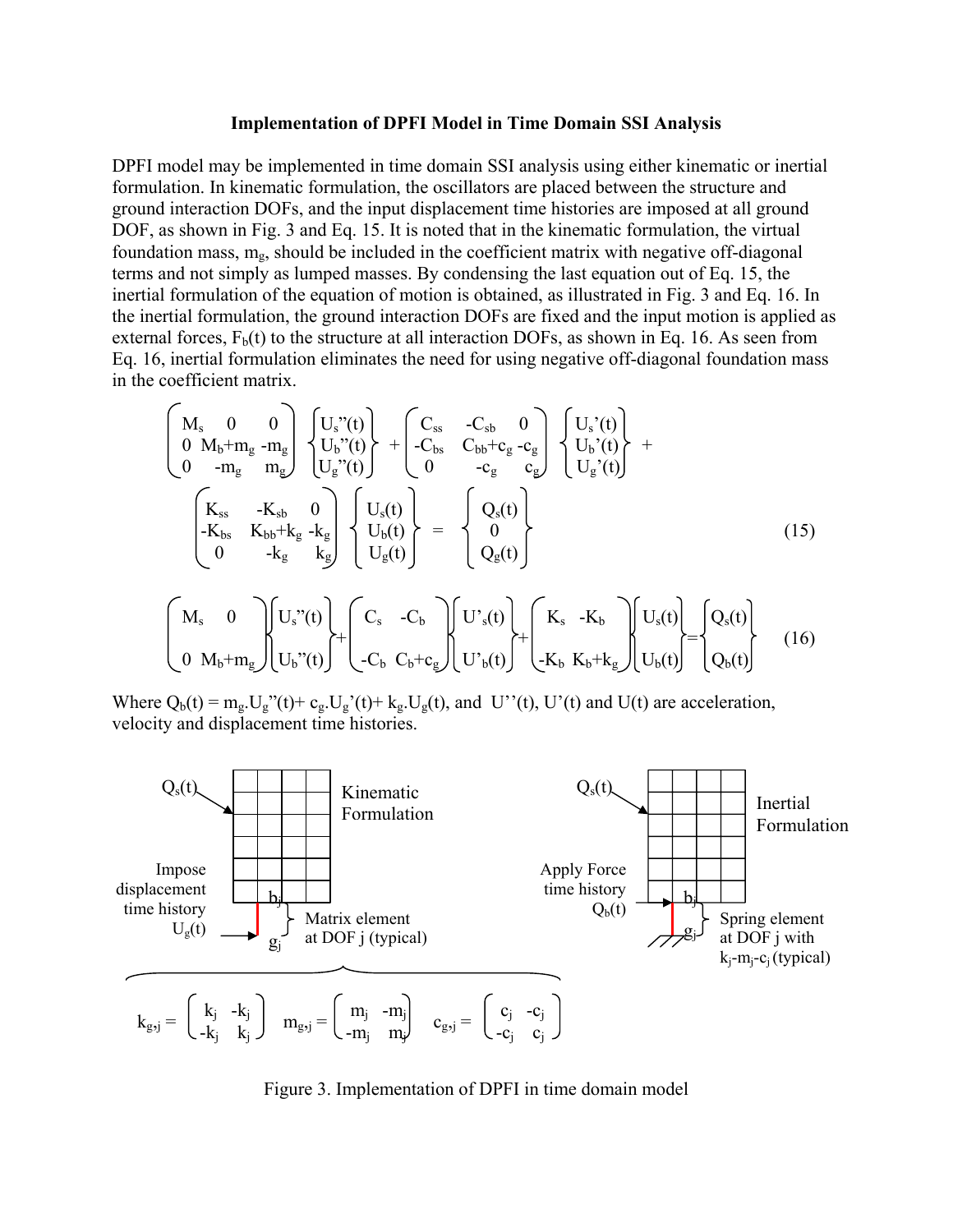# **Validation Problem**

To demonstrate the accuracy of DPFI model, the frequency response of a lumped mass parameter model supported on a square mat foundation on uniform halfspace is examined. The dynamic properties of the structure, foundation mat and soil media are summarized in Fig. 4. The model is subjected separately to vertical and horizontal excitation by respectively applying vertically propagating harmonic P- and SV-waves with control motion specified at the free-field ground surface.



Figure 4. Lumped mass parameter test model

The total SSI system was first analyzed in frequency domain using SASSI (Lysmer et. al. 1981 and MTR/SASSI 2004) to obtain the baseline solution. Both cases of rigid and flexible mat foundation were considered. Figure 5 and 6 show the vertical response of Node 84 from vertical excitation for cases of rigid and flexible mat, respectively. Similarly, the horizontal response of Node 84 obtained from horizontal excitation is shown in Figs. 7 and 8 for rigid and flexible mat, respectively. The results are presented in terms of transfer function relative to the control motion specified at free field ground surface.

 Following this, the response of the structure was calculated in frequency domain with SASSI using DFI as well as DPFI model. A total of 81x3=243 DFI functions were calculated from direct solution of the SSI model, as described above. Each of these functions was then fit by response of a single damped oscillator with constant  $k_i-m_i-c_i$  parameters within a frequency range of 0-6 Hertz. Other frequency ranges were also examined but did not provide significant improvement of the results. The results of both analyses are compared with those of the baseline solution in Figs. 5 and 6 for vertical and in Figs. 7 and 8 for horizontal excitation, respectively.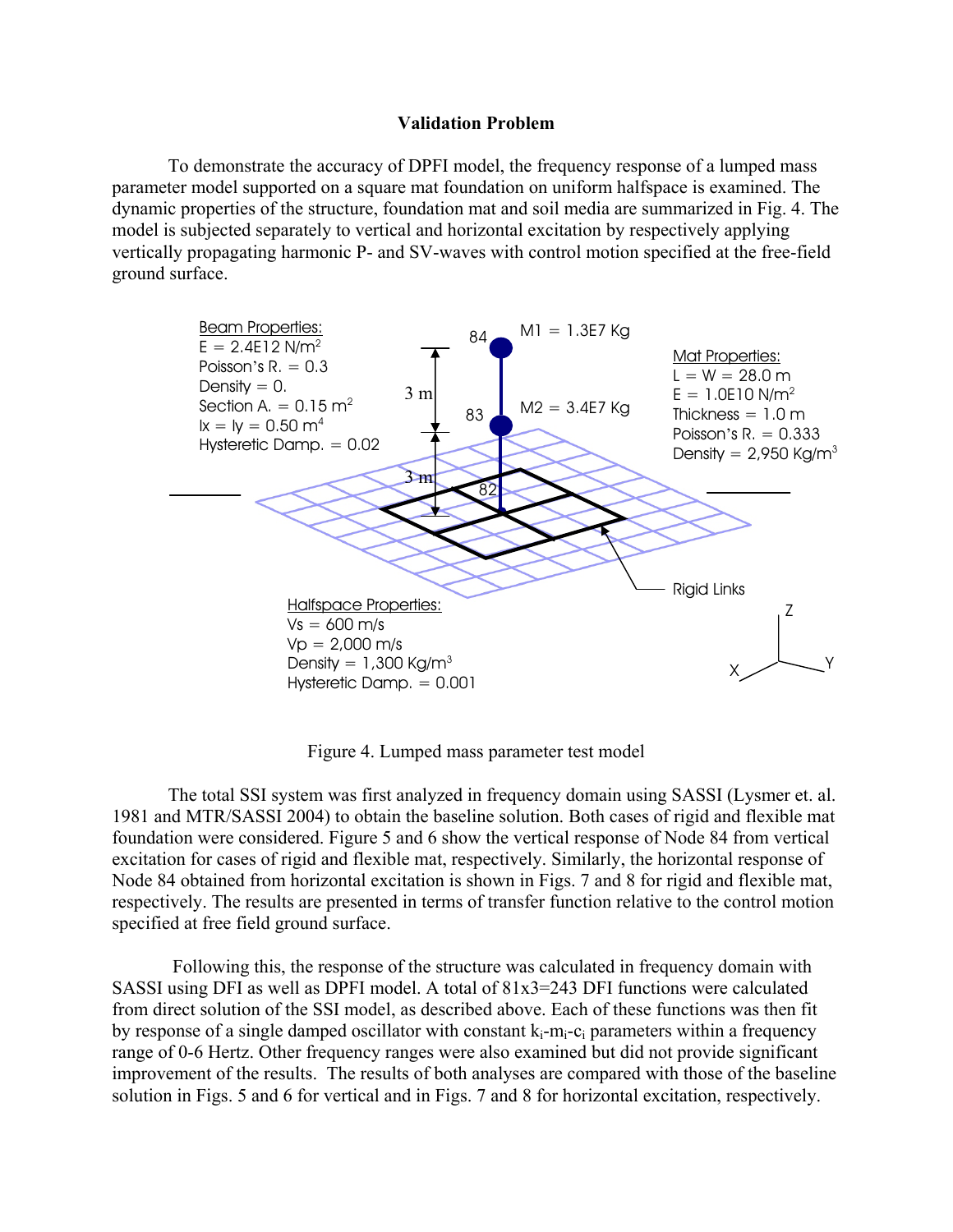Finally, the LMP model was analyzed in time domain with ADINA (ADINA 2004) using the above DPFI  $(k_i-m_i-c_i)$  model. The time domain analyses were performed using displacement input time histories and step-by-step integration using Newmark integration method. In ADINA model 2% Rayleigh damping was anchored to frequencies of 4.2 and 18.2 Hertz for vertical analysis and 3.5 and 11.0 Hertz for horizontal analysis of both rigid and flexible mats, respectively. The results of the time-domain analysis are compared with the baseline results in Figs. 5, 6, 7 and 8.



Figure 5. Vertical transfer function at Node 84, vertical excitation, rigid mat case



Figure 6. Vertical transfer function at Node 84, vertical excitation, flexible mat case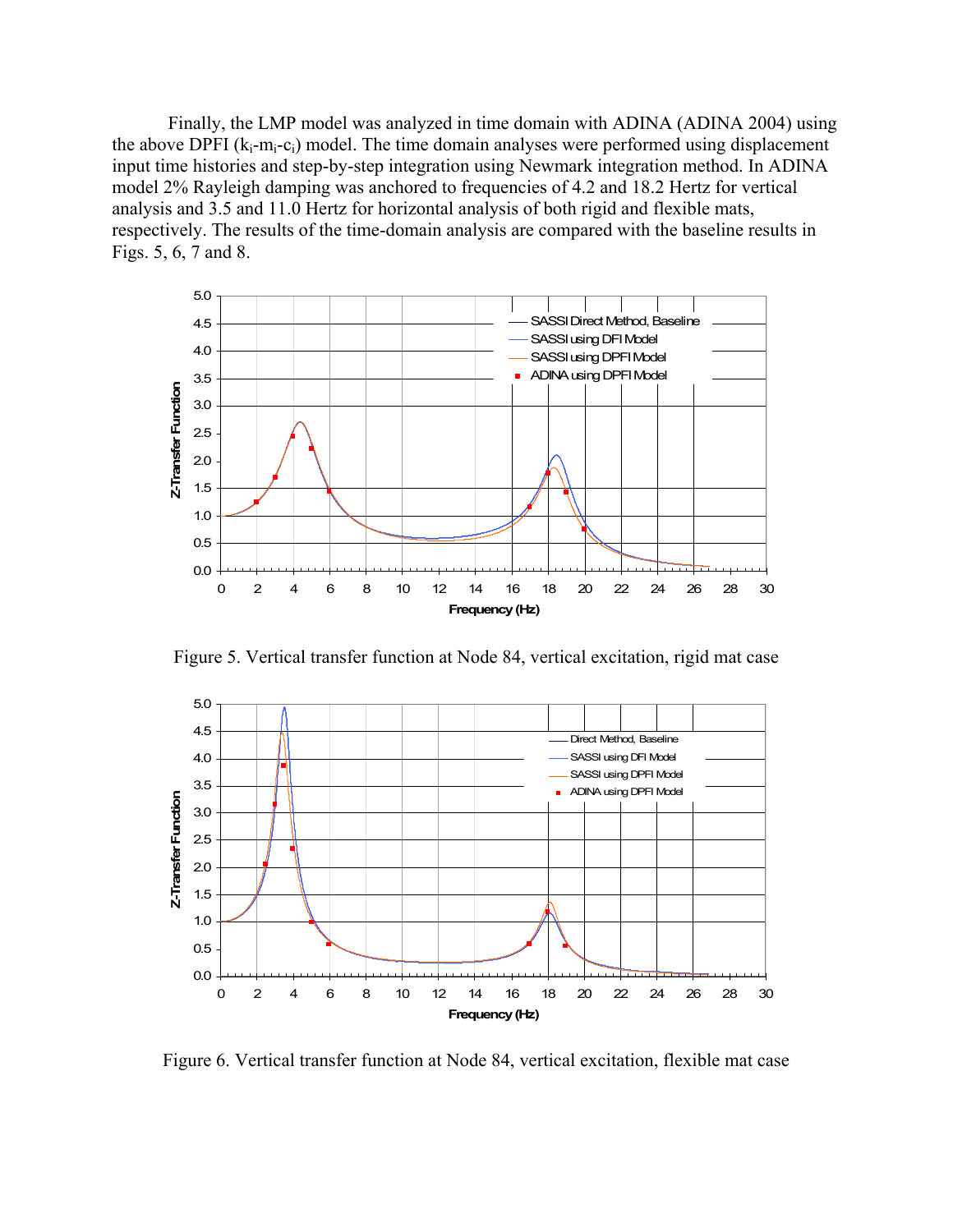

Figure 7. Horizontal transfer function at Node 84, horizontal excitation, rigid mat case



Figure 8. Horizontal transfer function at Node 84, horizontal excitation, flexible mat case

As seen from the above figures, for both rigid and flexible mat cases and both vertical and horizontal excitation, the response of the structure computed using DFI model are the same as those of the direct analysis of the total SSI system. This verifies the accuracy of the methodology for deriving uncoupled frequency-dependent DFI model. The above figures show excellent agreement between SASSI and ADINA solutions for both flexible and rigid mat cases using DPFI model. This verifies implementation of DPFI model in time domain analysis. The results using DPFI model are also within 10% of the baseline solution obtained using direct SASSI analyses demonstrating accuracy of the linearization scheme.